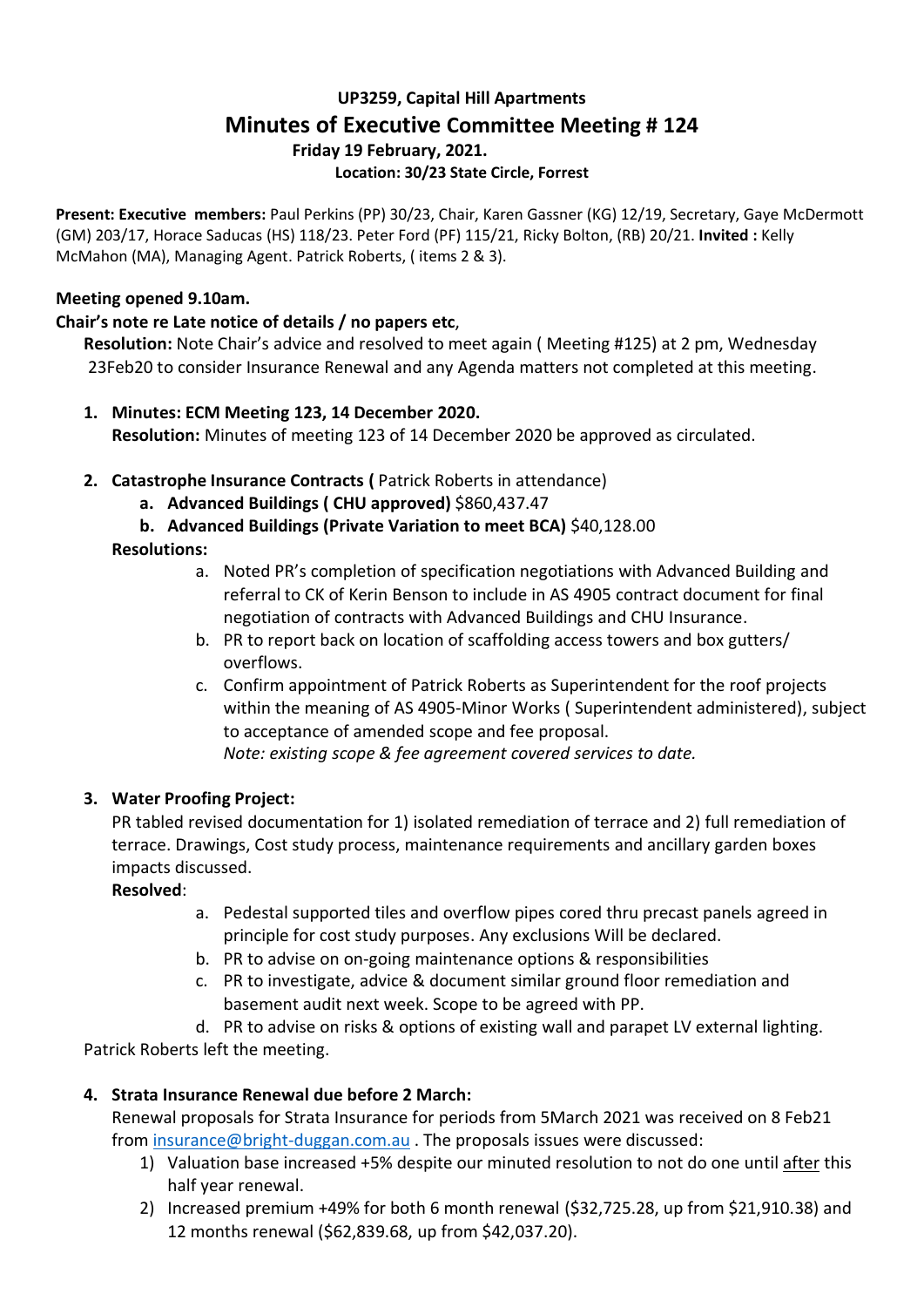- 3) An increase in standard excess from \$1500 to \$2500 and apparent broadening of the application of the "water damage" excess of \$5000, despite no claims since their last increase from \$500 to \$1500 just 6 months ago ( other than January catastrophe claim).
- 4) When considering renewal options to obviate liquidity compliance issues, Collective Insurance Brokers (CIB) advised that renewal would only increase by government charges.
- 5) Liquidity compliance would preclude accepting the present 12 month premium offer, without general meeting approval of premium financing probably by a special levy.
- 6) PP had discussed with CIB and received undertaking to revise and come back before Meeting. MA confirmed CIB had not come back with answers on Thursday as advised.

#### **Resolutions**:

- a. MA to follow up with CIB,
- b. Schedule special Executive meeting for 2 pm Wednesday 24 February,
- c. Note coverage deadlines and examine option to adopt a 6 month renewal and take urgent independent broker advice.

## **5. Governance: Priorities & Responsibilities, Protocols. Work Calendar.**

#### **a. Draft Rules (PF) & Annotated versions of UTMA & Reg's (RB)**

Discussion on complexity, conventions and need for member agreement discussed. **Resolutions:** 

- a. PF to complete Explanatory Memorandum for discussion out of session andat shared Rules meeting,
- b. RB Annotated and Abridged versions will be reviewed likewise.

### **b. Work Calendar.**

Discussion covered lack of progress last year due to COVID restrictions. Need to outcomes on priority issues, eg. 1) Rules, 2) Required Maintenance planning and reporting, needed before next General meeting.

**Resolution**: Agree to set aside a planning session to set achievable priorities and allocate resources to secure outcome by agreed dates in 2020-21 year.

# **c. Legislative changes – progress (PF, RB, MA)** Discuss progress of consultative committee, participation, work schedule? Etc. **Resolution:** Review with Work Calendar.

**d. Shared Files (RB, MA)**

Discuss progress and needs, any initiatives by B-D etc. **Resolution**: Agreed priority. Review with Work Calendar.

### **6. Treasurers Report:** Status Reports, Dec 2020 & Jan 2021.

Minimum cash balances in the Admin fund remain tight, with the new quarterly levy cycles well accepted by owners. Several large levies are overdue but are attracting heavy interest penalties. Sinking Fund liquidity remains good but expenditure levels are well ahead of budget cycle and will require a mid year review this month when insurance remedial costs are negotiated.

Several material adjustments will be required. B-D Canberra are aware of these. Other enquires are outstanding due to COVID and summer leave but will be followed up before next ECM. **Resolution**s:

- 1) Note the Treasurers report for December and January.
- 2) Agree to consider a mid-year budget review out-of-session in early March.

### **7. Communications**

Verbal report from KG considered and discussed:

- a) Corporate Register: Latest changes of residents and Welcome Letters issued.
- b) Resident Communications: Letter to all Owners re Waterproofing Rectification Prototype and Catastrophe Insurance projects 2020.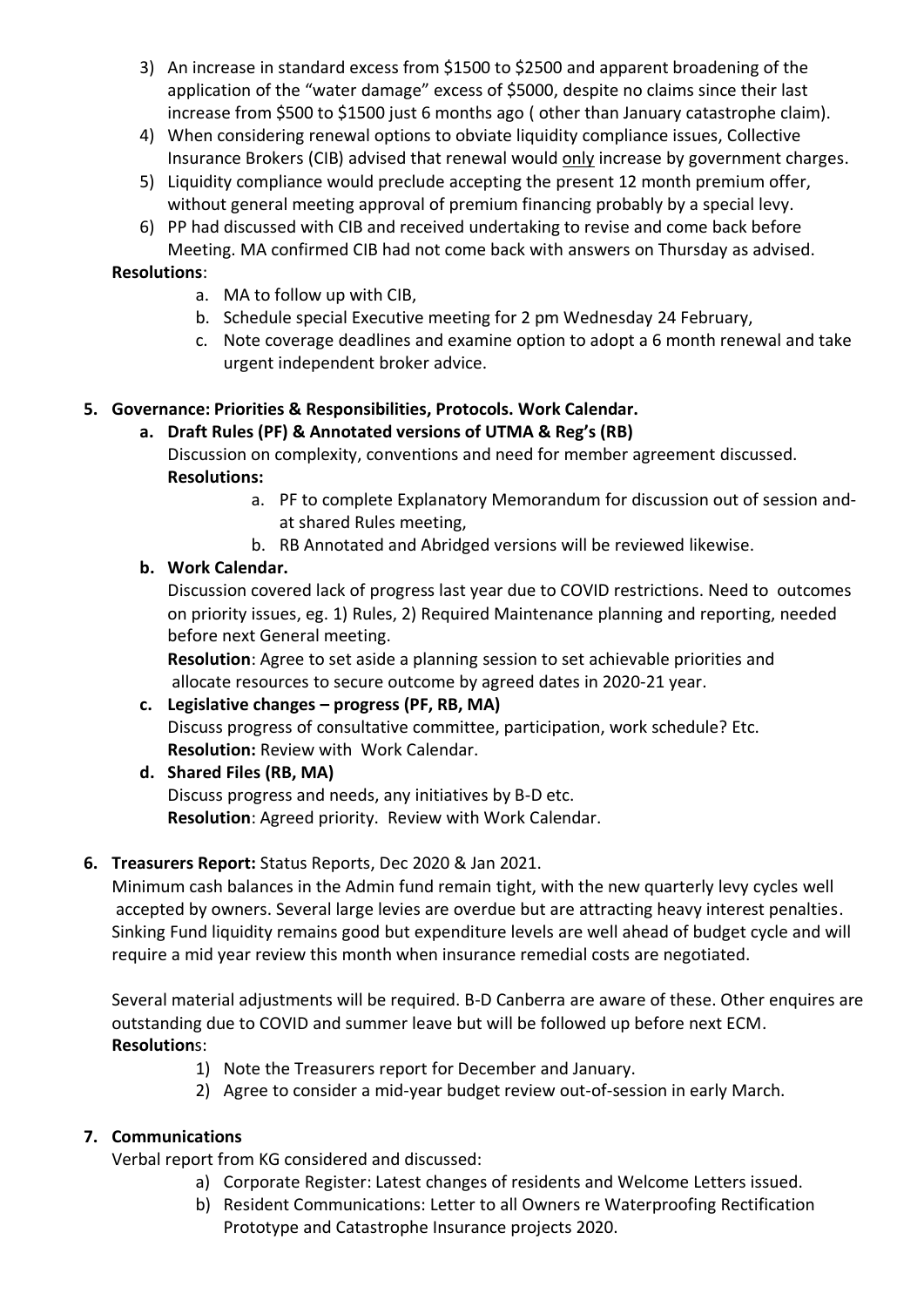- c) Lift Notices: Holiday & New Year Wishes, Stain busters Carpet Cleaning, ACT Doorland Garage Door Maintenance, Cleaning Balcony Drains, Use of Visitor Car Spaces.
- d) Webpage EC update, Registers, Techno wand: **Resolved**: Consider systems priorities with Works calendar session. KG to send through to MA a change regarding the deletion under GM Meetings the heading 10/19.

## **8. Out-of-Session Approvals for Minuting.**

Noted PPs advice re new Ministerial Guidelines.

**Resolution**: Note Out of Session approvals from 14 Dec2020 will be submitted for minuting at next regular meeting.

**9. Proposals for Approval.** Nil**.**

## **10. Matters Arising/ Outstanding.**

- **a. #84 Application for exceptional lift access. Resolved:** MA report noted.
- **b. Claims for cost reimbursements (not insurance) Resolved:** Pending? MA to follow up.
- **c. Claims against OC- Strata Ins claim processes.** + Letter re #73(P&J) **Resolved:** MA to expedite letter to owners RE #73.
- **d. 44. Quotes for painting Bld21 foyers. Resolved: MA** to expedite overdue quotes for Exec approval.

## **e. 93.Electricity Accounts: ActewAGL refund of 2020 error.**

ActewAGL can't provide details of the calculated solar credit and apologise for inability! We are unable to verify this credit, but on an annualised comparison it appears reasonable. The reconciled Electricity expense for YTD & previous years are set out below:

| <b>Description</b>              | <b>ActewAGL invoices</b><br>(incl gst). $\oint$ | <b>Summary Annual Electricity costs:</b> |
|---------------------------------|-------------------------------------------------|------------------------------------------|
| August                          | 946.22                                          | 2016-17: \$14,886                        |
| September                       | 570.44                                          |                                          |
| October                         | 489.09                                          | 2017-18:<br>\$9,251                      |
| November                        | 383.83                                          | 2018-19:<br>\$7,698                      |
| December                        | 702.53                                          |                                          |
| January                         | 396.38                                          | \$7,372 (adjusted)<br>2019-20:           |
| Paid by B-D (Dec20)             | (3335.76)                                       |                                          |
| Credit Solar KWh 2019/20        | (2844.14)                                       | \$10,215 (budget*no solar<br>2020-21:    |
|                                 |                                                 | so extra costs during roof repl't.)      |
| <b>Credit on ActewAGL acct.</b> | \$2691.41                                       |                                          |

### **Resolutions**:

- 1. Note issue of credit adjustment of \$2844.14 by ActewAGL for solar feed-in KWh not allowed on 2019/20 financial year monthly accounts.
- 2. Request **MA** to urgently arrange direct credit by ActewAGL of credit balance (\$2691.41) to UP3259 bank account.
- 3. Require **MA** to forward copies of all future energy accounts for after payment analysis and suggest B-D review client firm accounts for similar gross errors.
- 4. **PP/HS** explore future data analysis options with SolarHub after **MA** provides advice re those applying to accounts transferred to Origin Energy.
- 5. Defer consideration of transfer to Origin until after report on data analysis options.
- **f. Keys/ Fobbs 1) Process, 2) Hogh returns, 3) charges/ accounting.**